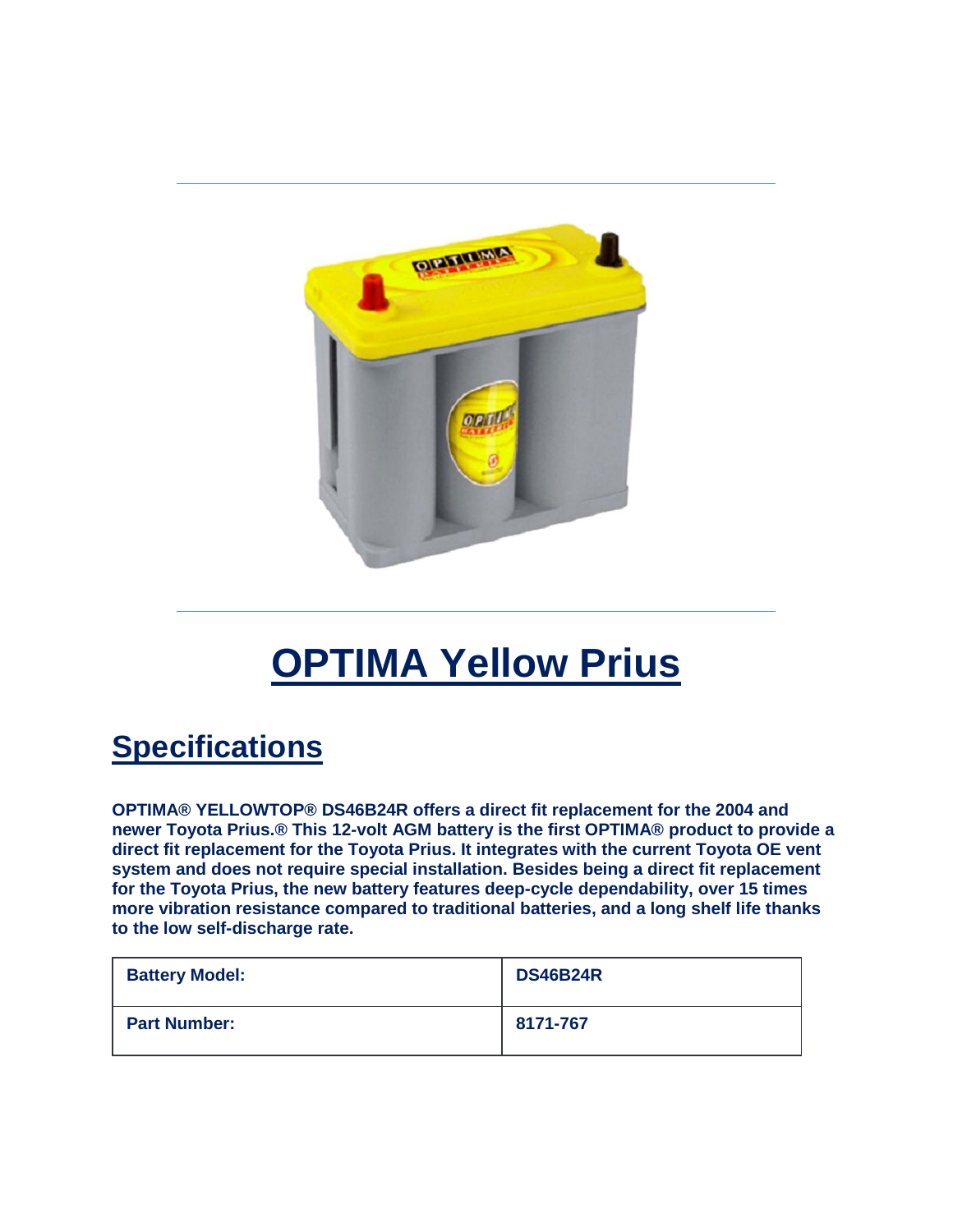| <b>Performance Data</b>                         |                                                                             |  |
|-------------------------------------------------|-----------------------------------------------------------------------------|--|
| <b>Nominal Voltage:</b>                         | 12 volts                                                                    |  |
| <b>Open Circuit Voltage (fully</b><br>charged): | 13.1 volts                                                                  |  |
| <b>Internal Resistance (fully</b><br>charged):  | 0.0046 ohms                                                                 |  |
| <b>Capacity:</b>                                | 38 Ah (C/20)                                                                |  |
| <b>Reserve Capacity:</b>                        | BCI: 66 minutes (25 amp discharge, 80°F (26.7°C),<br>to 10.5 volts cut-off) |  |

| <b>Physical Characteristics</b> |                                                                                                                 |  |
|---------------------------------|-----------------------------------------------------------------------------------------------------------------|--|
| <b>Plate Design:</b>            | High purity lead-tin alloy. Wound cell configuration<br>utilizing proprietary<br><b>SPIRALCELL TECHNOLOGY®.</b> |  |
| <b>Electrolyte:</b>             | Sulfuric acid, H <sub>2</sub> SO <sub>4</sub>                                                                   |  |
| Case:                           | <b>Polypropylene</b>                                                                                            |  |
| <b>Case Color:</b>              | <b>Light Gray</b>                                                                                               |  |
| <b>Cover Color:</b>             | "OPTIMA" Yellow                                                                                                 |  |
| <b>Group Size:</b>              | <b>JIS: 46B24R</b>                                                                                              |  |
| <b>Weight:</b>                  | <b>26 lb</b>                                                                                                    |  |
| Length:                         | 9.272 in                                                                                                        |  |
| Width:                          | 5.024 in                                                                                                        |  |
| Height:                         | 8,885 in                                                                                                        |  |